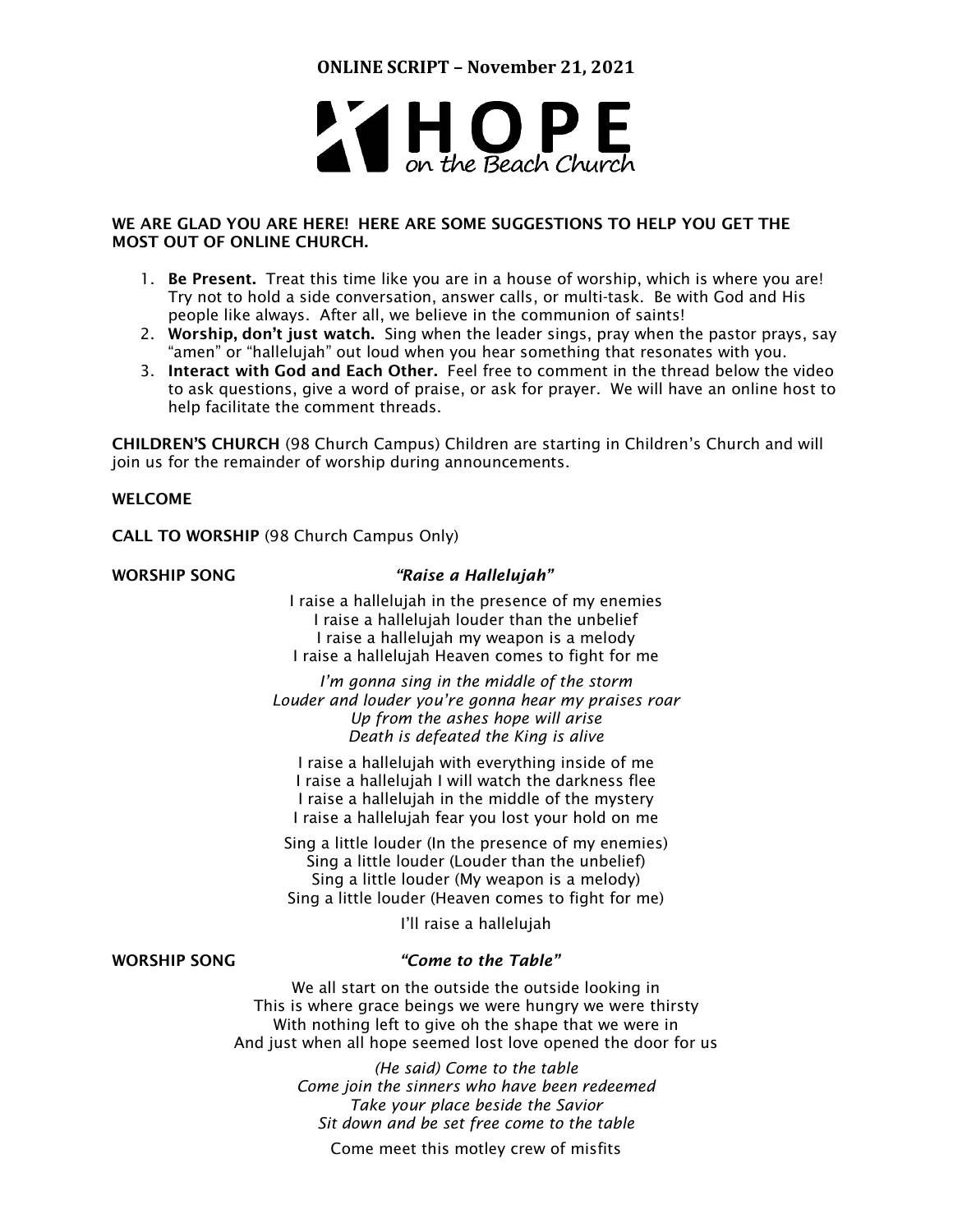These liars and these thieves There's no one unwelcome here And that sin and shame that you brought with you You can leave it at the door let mercy draw you near

To the thief and to the doubter to the hero and the coward To the prisoner and the soldier to the young and to the older All who hunger all who thirst all the last and all the first All the paupers and the princes All who fail you've been forgiven All who dream and all who suffer all who loved and lost another All the chained and all the free all who follow all who lead Anyone who's been let down all the lost you have been found All who've been labeled right or wrong To everyone who hears this song

BAPTISM: BOE BUCE (98 Church Campus Only)

# SERMON: "PAY DOWN TO GO DOWN"

Pastor Jason Scheler

## 1. HE IS ENTITLED FOR HIS SHARE

Someone in the crowd said to him, "Teacher, tell my brother to divide the inheritance with  $me.$ " <sup>[14](http://biblehub.com/luke/12-14.htm)</sup>But he said to him, "Man, who made me a judge or arbitrator over you?" (Luke 12:13-14 ESV)

### 2. WARNING: LIFE IS MORE THAN POSSESSIONS

And he said to them, "Take care, and be on your guard against all covetousness, for one's life does not consist in the abundance of his possessions." (Luke 12:15 ESV)

### 3. RICH GET RICHER

And he told them a parable, saying, "The land of a rich man produced plentifully,  $\frac{1}{2}$  and he thought to himself, 'What shall I do, for I have nowhere to store my crops?' <sup>[18](http://biblehub.com/luke/12-18.htm)</sup>And he said, 'I will do this: I will tear down my barns and build larger ones, and there I will store all my grain and my goods. <sup>[19](http://biblehub.com/luke/12-19.htm)</sup>And I will say to my soul, "Soul, you have ample goods laid up for many years; relax, eat, drink, be merry."' <sup>[20](http://biblehub.com/luke/12-20.htm)</sup>But God said to him, 'Fool! (Luke 12:16-20 ESV)

## WHY DOES GOD CALL HIM A FOOL?

## 1. NOT BECAUSE HE IS RICH.

For the love of money is the root of all kinds of evil. And some people, craving money, have wandered from the true faith and pierced themselves with many sorrows. (1 Timothy 6:10 NLT)

## 2. NOT BECAUSE HE STORED GRAIN. (Proverb 6:6)

#### 3. HE THOUGHT ONLY OF HIMSELF. The earth is the LORD's, and everything in it. The world and all its people belong to him. (Psalm 24:1 NLT)

## 4. HIS PURPOSE FOR LIFE WAS PLEASURE.

#### 5. HE FORGOT ABOUT THE BREVITY OF LIFE. Man is like a breath; his days are like a passing shadow. (Psalm 144:4)

6. HE WAS NOT PREPARED FOR ETERNITY. This night your soul is required of you, and the things you have prepared, whose will they be? (Luke 12:20 ESV)

And just as it is appointed for man to die once, and after that comes judgment (Hebrews 9:27 ESV)

## CONCLUSION: HE WAS RICH TO SELF AND NOT RICH TO GOD.

So is the one who lays up treasure for himself and is not rich toward God. (Luke12:21 ESV)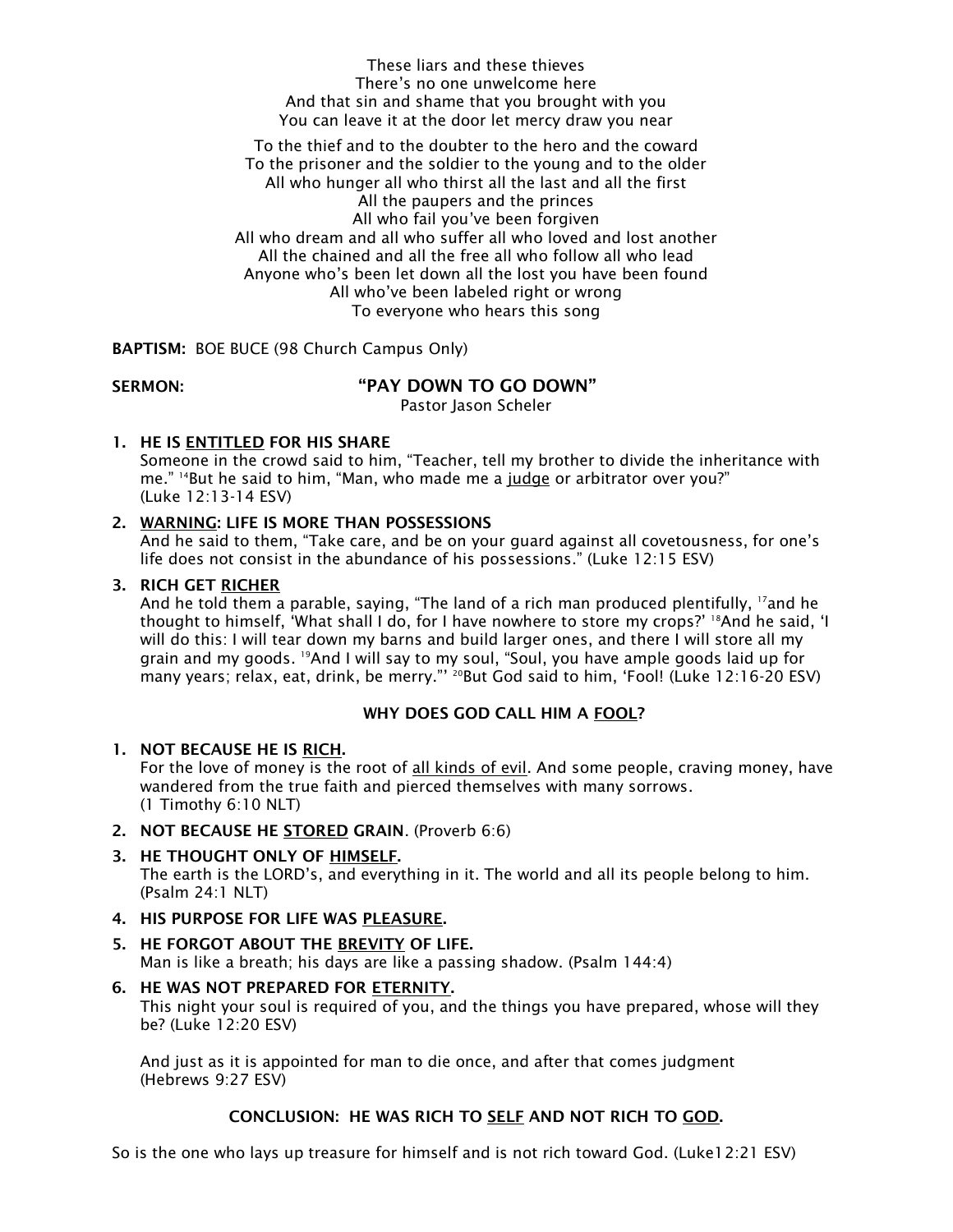For what does it profit a man to gain the whole world and forfeit his soul? (Mark 8:36 ESV)

## 1. WHY SHOULD WE BE RICH TO GOD?

- A. HELL
- B. WE ARE MADE RICH THROUGH JESUS.

#### MEMORY VERSE

You know the generous grace of our Lord Jesus Christ. Though he was rich, yet for your sakes he became poor, so that by his poverty he could make you rich. (2 Corinthians 8:9 NLT)

### 2. GUARD YOUR HEART WITH A LIFE OF WORSHIP (SERVICE).

Guard your heart above all else, for it determines the course of your life. (Proverbs 4:23 NLT)

….whatever you do, do it all for the glory of God. (1 Corinthians 10:31b NLT)

#### Honor the Lord with your possessions and with the first produce of your entire harvest. *(Proverbs 3:9)*

"What sorrow awaits you Pharisees! For you are careful to tithe even the tiniest income from your herb gardens,but you ignore justice and the love of God. You should tithe, yes, but do not neglect the more important things." (Luke 11:42 NLT)

### BOTTOM LINE: GOD GIVES FREELY, WE RECEIVE THANKFULLY, AND WE GIVE GENEROUSLY.

## GOING DEEPER IN THE HOME

- 1. Meditate on the memory verse and share what that means to you.
- 2. Reflect on the abundance you have and give thanks to God!
- 3. Commit to guarding your heart in Jesus with your time, talents, and treasures.

#### LORD'S PRAYER

Our Father who art in heaven, hallowed be thy name, thy kingdom come, thy will be done on earth as it is in heaven. Give us this day our daily bread; and forgive us our trespasses as we forgive those who trespass against us and lead us not into temptation, but deliver us from evil. For thine is the kingdom and the power and the glory forever and ever. Amen.

#### ANNOUNCEMENTS/OFFERING:

Give online at [www.hopeonthebeach.com](http://www.hopeonthebeach.com/) Text to Give at (850) 990-4325 Schedule free bill pay through your local bank. Mail your tithe/offering to: Hope on the Beach Church 3834 US Hwy 98 West Santa Rosa Beach, FL 32459 Drop off an offering on Monday between 10:00am and 2:00pm



#### NEXT STEPS:

Please fill out a Connection Card online by using this link: <https://hopeonthebeach.breezechms.com/form/ConnectionCard> Follow us on Facebook to find worship, prayers, and devotions all week long. Subscribe to our YouTube channel as well!

#### Family Advent Log Activity, November 28<sup>th</sup> @ 12:30 pm @ 98 Church Campus

Keep your family focused on Christ this Christmas with this fun, festive, Christ-centered craft! Similar to an Advent Wreath, the Log will have 5 candles for you and your family to gather around and light throughout the Advent season. Contact Anna at [anna@hopeonthebeach.com](mailto:anna@hopeonthebeach.com) if you plan to attend.